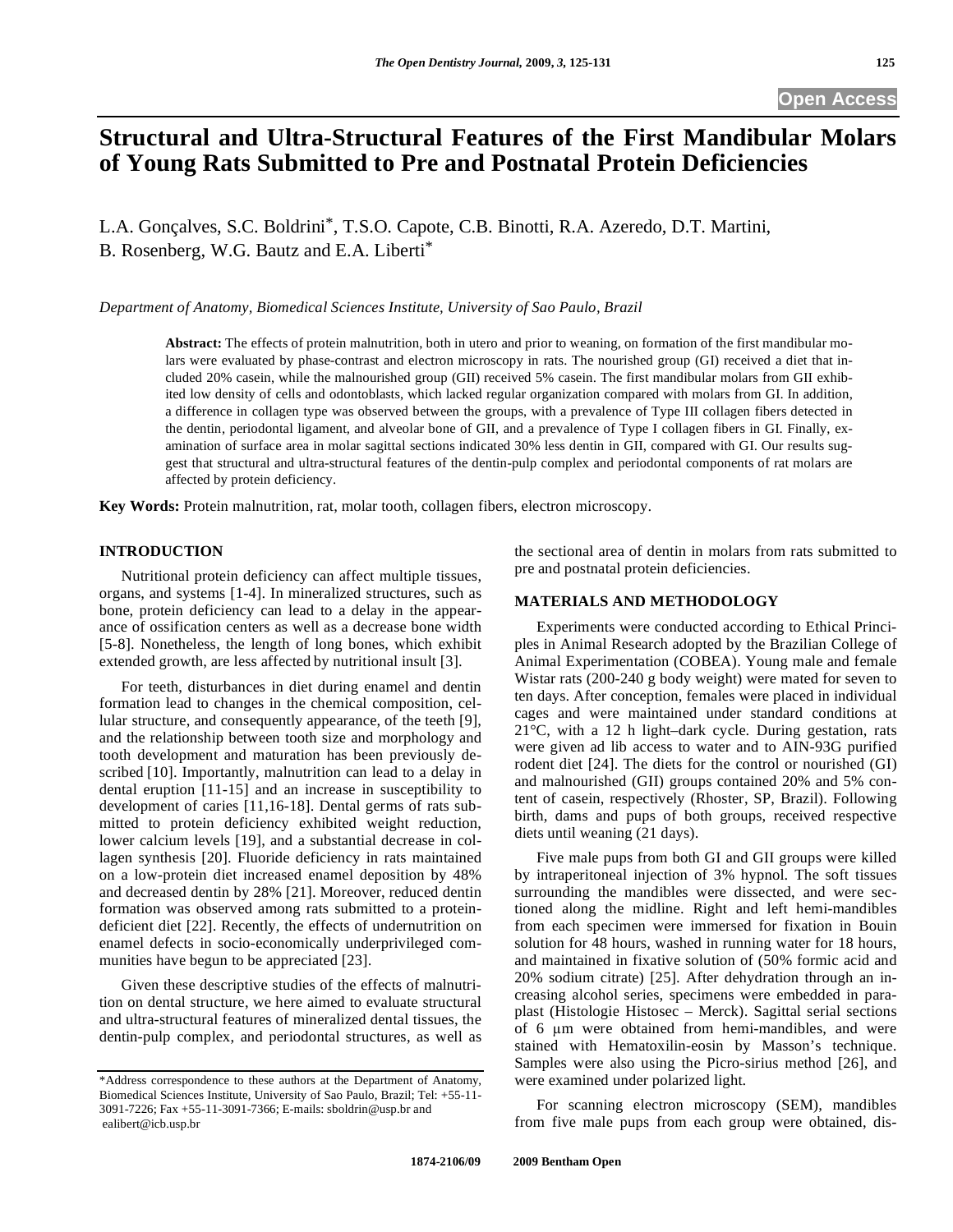sected as previously described, and immersed in a modified solution of Karnovsky solution (2.5% glutaraldehyde and 2% paraformaldehyde in 0.1 M sodium phosphate buffer, pH 7.3) for 24 hours at 4ºC. After sectioning along the midline, right and left hemi-mandibles from each specimen were immersed in a 0.5% sodium hypochlorite solution for 3 days, washed in distilled water, and dehydrated through an increasing alcohol series. Specimens were then dried using a  $CO<sub>2</sub>$  critical point device, mounted on aluminum stubs with conductive glue, gold sputtered, and then examined by SEM (Jeol, JSM-6100). The right first lower molar from three animals from each group were prepared for transmission electronic microscope (TEM). These were immersed in a fixative solution (2.5% glutaraldehyde and 0.2% tannic acid). After centrifugation for 30 min, specimens were again fixed in glutaraldehyde/tannic acid for 2 hours, and then immersed in a decalcifying solution (50% formic acid and 20% sodium citrate). Specimens were embedded in araldite using standard procedures and examined by TEM (Phillips EM-301 electron-microscope).

 Morphometric analysis of hemi-mandibles from both groups was performed using hematoxylin-eosin staining. The Axiovision system (Zeiss) was used to make internal and external dentin surface drawn. Mean dentin surface areas in sagittal sections (in  $mm<sup>2</sup>$ ) for the first lower molars from both groups was determined using a morphometric method [27]. Data were analyzed by Student's t-test (significance  $= p$ )  $< 0.05$ ).

#### **RESULTS**

#### **Phase-Contrast Microscopic Examination of Molars**

 We examined dentin in the first molars from animals submitted to normal and low protein diets. In animals from GI, the control group, a thick odontoblastic palisade was observed lining the dentin in the radicular region of the first molars. Near the pulpar cavity, a narrow cell-free and a welldefined inner zones rich in fibroblasts and mesenchymal cells were also observed (Fig. **1A**). In contrast, in GII first molars, the odontoblastic palisade was not observed, nor could a cell-free zone be detected (Fig. **1B**).



**Fig. (1A).** Photomicrograph of rat molars. Radicular region of GI molar showing the dental pulp (p), dentin (d) and periodontum (\*\*). Odontoblastic palisade lining the dentin (Calibration bar: 50  $\mu$ m). SEM reveals three-dimensional features including circumpulpal and peripheral dentin with dentinal tubules (\*). (Calibration bar:  $10 \mu m$ ).



**Fig. (1B).** Photomicrograph of rat molars. In GII molars, no odontoblastic palisade or cell-free zone was observed. Note in the gingival sulcus, the sulcular epithelium (arrowhead) and loss of epithelial adhesion (arrow) within the junctional epithelium (HE, Calibration bar:  $50 \mu m$ ).

 Pulp tissue, which is well organized and highly cellularized in molars from GI, exhibited broad hollow spaces in the first molars of GII animals (Fig. **2A, B**). At high magnification, the more densely organized cellular components in the pulp of nourished animals (GI) was apparent (Fig. **2C, D**).



**Fig. (2A).** Photomicrograph of rat molars. In GI molars, dentin (d) with parallel dentinal tubules are detected, and dental pulp (\*) cellular elements appear highly organized (Tricromo Masson, Calibration bar:  $50 \mu m$ ).



**Fig. (2B).** Photomicrograph of rat molars. In GII molars, parallel dentinal tubules (d) are accompanied by retracted pulp (\*) with wide interior spaces (Tricromo Masson, Calibration bar:  $50 \mu m$ ).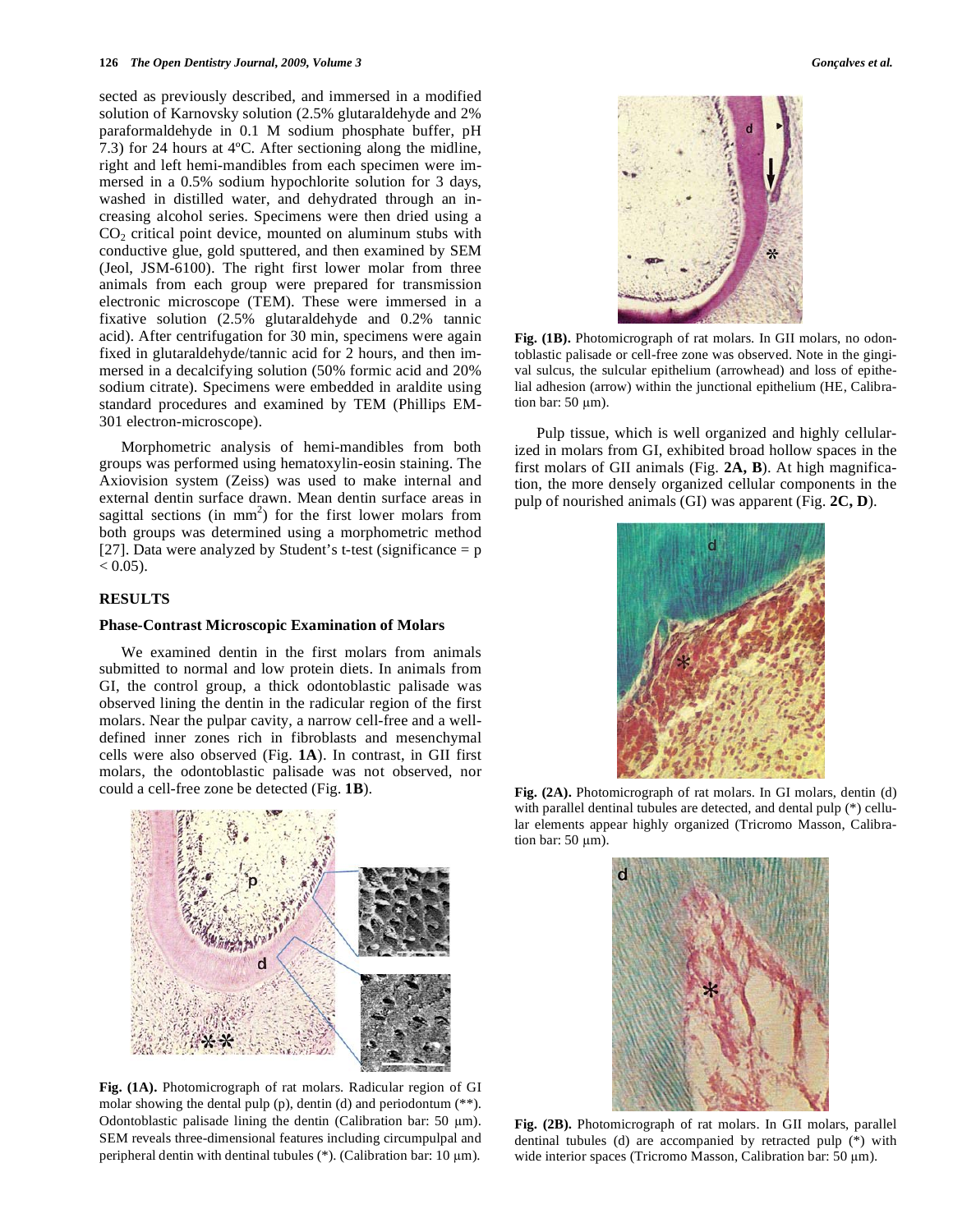

**Fig. (2C).** Photomicrograph of rat molars. In GI molars, fibroblasts are detected within the central pulp, and exhibit granular cytoplasm and an eccentric nucleus (arrows) (HE, Calibration bar:  $20 \mu m$ ).



**Fig. (2D).** Photomicrograph of rat molars. In GII molars, broad spaces are detected within the central pulp (\*), and fibroblasts exhibit irregular morphology, with retracted and intensely stained nuclei (arrow) (HE, Calibration bar:  $20 \mu m$ ).

 In the gingival sulcus of molars of GI, the junctional epithelium exhibited well-defined cell outlines that were not be observed in GII molars. In contrast, a loss of epithelial adherence was evident in GII molars (Fig. **1B, 3A, B**). Densely arranged fibroblasts were present in the periodontal ligament of mandibles from GI. These cells exhibited elongated, parallel nuclei that were oriented in the same direction as the collagen fibers within the ligament (Fig. **3A, C**). In GII, fibers lacked regular organization, and the contours of the fibroblasts nuclei were not well delineated (Fig. **3D**).



**Fig. (3A).** Photomicrograph of the periodontal region of rat molars. Within GI molars, dense areas of the periodontal ligament (\*) appeared rich in fibroblasts and distinct layers were evident within the junctional epithelium (arrow) (Tricromo Masson, Calibration bar:  $50 \mu m$ ).



**Fig. (3B).** Photomicrograph of the periodontal region of rat molars. Within GII molars, the periodontal ligament (\*) stained weakly, and few fibroblasts were detected. In addition, few cellular layers were detected within the junctional epithelium (arrow) (Tricromo Masson, Calibration bar: 50 µm).



**Fig. (3C).** Photomicrograph of the periodontal region of rat molars. Within GI molars, fibroblasts within the periodontal ligament (larger arrows) are arranged in parallel in the direction of the collagen fibers (larger arrows) (Tricromo Masson, Calibration bar: 10  $\mu$ m).



**Fig. (3D).** Photomicrograph of the periodontal region of rat molars. Within GII, collagen fibers appear disorganized (\*), and weakly stained fibroblasts with indistinct nuclei (arrow) were detected (Tricromo Masson, Calibration bar: 10 µm).

 Analysis of sections stained with the Picro-sirius method under polarized light allowed observation of dentin, periodontal ligaments, and alveolar bone regions in both groups. Within GI Type I collagen fibers were almost exclusively detected (red, orange and yellow). In the corresponding regions of GII, in spite of the presence of Type I collagen fibers in dentin, Type III collagen fibers were clearly pre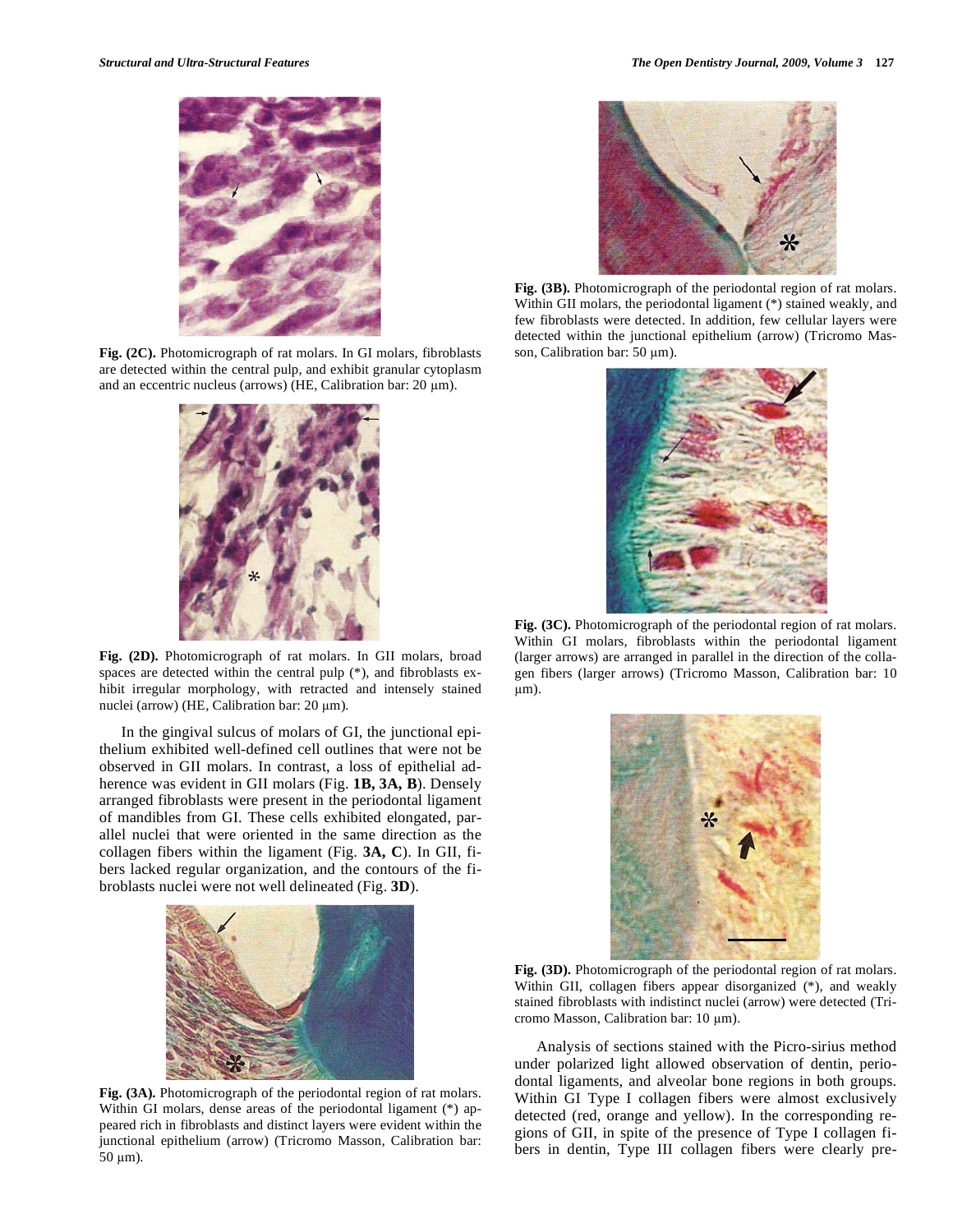dominant (green). In addition, the trabecular structure of the alveolar bone in GI was thicker than in GII, with a predominance of Type I collagen fibers detected in GI (Fig. **4E, F**).



**Fig. (4A).** Photomicrograph of rat molar under polarized light. Within GI molars, mainly Type I collagen fibers are detected in the dentin (Picro-sirius, Calibration bar: 50 µm).



**Fig. (4B).** Photomicrograph of rat molar under polarized light. Within GII molars, Types I and III collagen fibers are detected in the dentin (Picro-sirius, Calibration bar:  $50 \mu m$ ).



**Fig. (4C).** Photomicrograph of rat molar under polarized light. Within GI periodontal ligaments, mainly type I are detected (\*\*) (Picro-sirius, Calibration bar: 50 µm).



**Fig. (4D).** Photomicrograph of rat molar under polarized light. Within GII periodontal ligaments, mainly Type III collagen fibers are detected  $(**)$  (Picro-sirius, Calibration bar: 50  $\mu$ m).



**Fig. (4E).** Photomicrograph of rat molar under polarized light. Within GI, predominantly Type I collagen fibers are detected in the periodontal ligament (\*\*) and alveolar bone (\*) (Picro-sirius, Calibration bar:  $50 \mu m$ ).



**Fig. (4F).** Photomicrograph of rat molar under polarized light. Within Photomicrography of rat molar under polarized light. GII, Type III collagen fibers are mainly detected in periodontal ligament (\*\*) and alveolar bone (\*) (Picro-sirius, Calibration bar: 50  $\mu$ m).

#### **Electron Microscopic Examination of Molars**

 By SEM, different regions of the dentin, including the circumpulpal and peripheral dentin regions were evident (Fig. **1A**), yet no differences were observed between the two groups. By TEM, collagen fibrils oriented in different directions formed a dentin supporting structure in GI. These appeared relatively thick and densely arranged, and surrounded the openings of the dentinal tubules in a concentric manner (Fig. **5A**). In GII, a clear reduction in both the diameter and the density of the collagen fibrils was observed, and fibrils lacked a concentric arrangement surrounding the openings of the dentinal tubules (Fig. **5B**). Moreover, in GI, the odontoblastic process exhibited a higher density and homogeneity when compared to GII (Fig. **5C, D**). Few fibrils were detected in the periodontoblastic space in both groups (Fig. **5A-D**).

#### **Measurement of Dentin Sagittal Sectional Surface Area**

 To quantify differences in dentin between the experimental groups, mean surface areas of molar sagittal sections were measured. Mean values ( $\pm$  standard deviation) were, 1.38  $\pm$ 0.29 mm<sup>2</sup> for GI and  $0.96 \pm 0.19$ mm<sup>2</sup> for GII, indicating 30%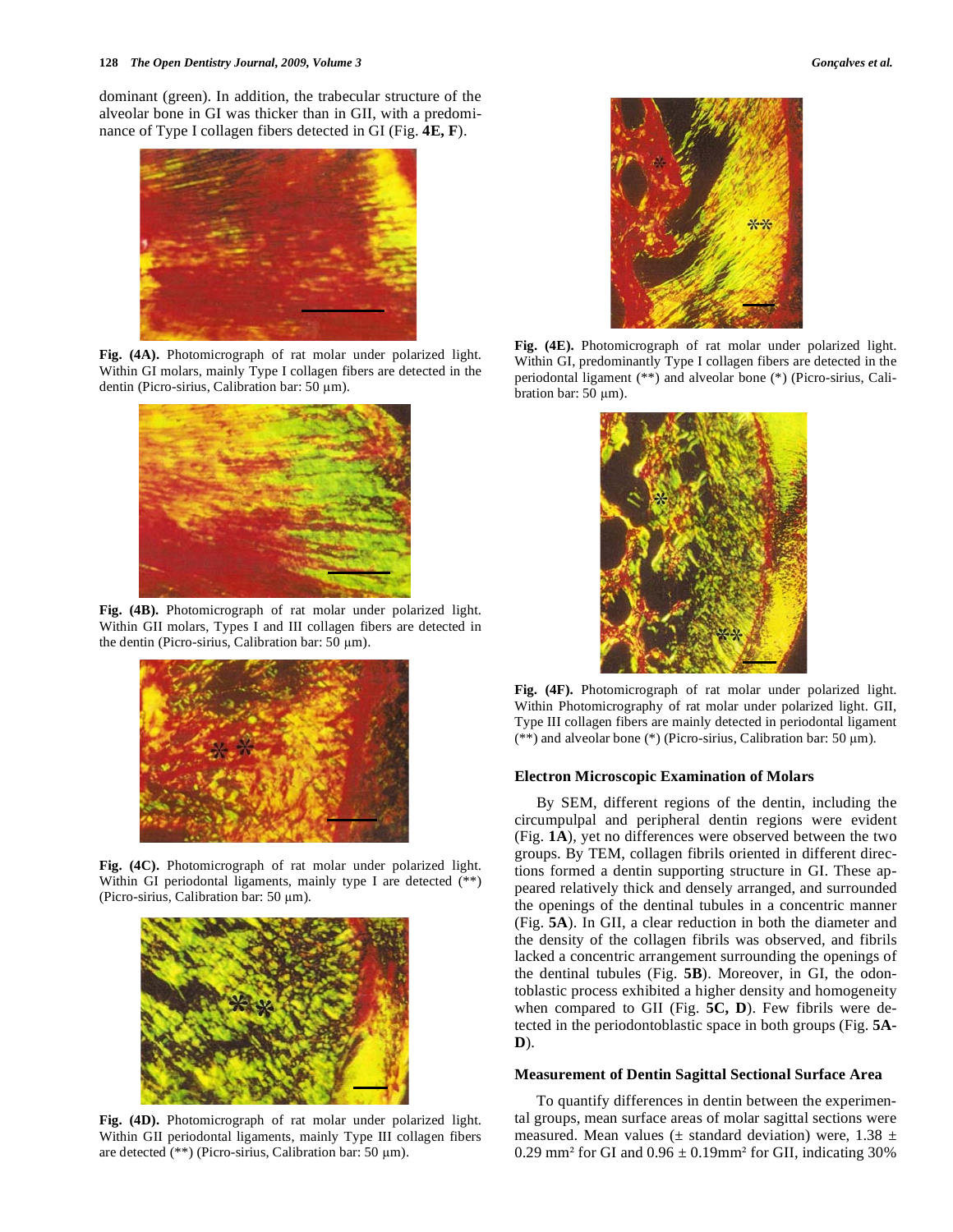less dentin in molars from GII (Fig. **6**). Statistical analysis revealed that this difference was significant ( $p = 0.018$ ).



**Fig. (5A).** Transmission electron micrograph of rat molars. In GI molars, odontoblastic processes (op) were detected in the interior of the dentin tubules. Some residual fibrils (shorter arrows) were noted in the periodontoblastic space. Concentric collagen fibrils (larger arrow) were observed in the peritubular dentin and surrounding the dentin tubules (arrowheads). (Calibration bar: 1 µm).



**Fig. (5B).** Transmission electron micrograph of rat molars. In GII molars, odontoblastic process (op), intertubular dentin (i), periodontoblastic space (\*) were examined and collagen fibrils of the intertubular dentin exhibit differences (arrowheads) (Calibration bar: 1 m).



**Fig. (5C).** Transmission electron micrograph of rat molars. Within GI molars, odontoblastic process and residual fibrils (arrows) exhibited dense and homogeneous structure (Calibration bar:0, 1  $\mu$ m).

### **DISCUSSION**

 To examine the effects of malnutrition in rat molar formation, we examined both external and ultra-structural morphological differences. Indeed, our results suggest that extrinsic factors, such as diet, can have a profound influence on tooth formation. Diet is thought to be important during two distinct stages of dental development [16]. During the preeruptive phase, nutrients are required for tooth maturation,



**Fig. (5D).** Transmission electron micrograph of rat molars. Within GII molars, the structure within the odontoblastic process appears less dense, and residual fibrils (arrows) can be detected (Calibration bar:  $0,1 \mu m$ ).



**Fig. 6.** Surface area of dentin sections of molars from both groups. Mean values and standard deviations are represented.

contributing to their chemical composition, and influencing size and morphology. In addition, once teeth are formed, although they are no longer structurally altered, dental structure can be strongly influenced during its formation period. Our results are consistent with this proposal, since experimental malnutrition was induced during the pre-eruptive phase of tooth development. It is likely that malnutrition led to a delay in the development of the dentin in GII animals, which exhibited a predominance of type III collagen fibers. This can lead to consequences not only for tooth formation, but also mineralization of dental structures [28], since the collagen framework is thought not to be a passive participant in mineralization, but may play a more active role [10, 12, 14, 29, 30]. Previous studies of development and eruption of teeth in a variety of species have led to a consensus regarding the role of nutrition in timing of the eruption process. Although our experiments were performed during weaning period, morphological differences in the teeth of GII is consistent with studies correlating malnutrition and dental abnormalities [11], as well as development of caries [13,15].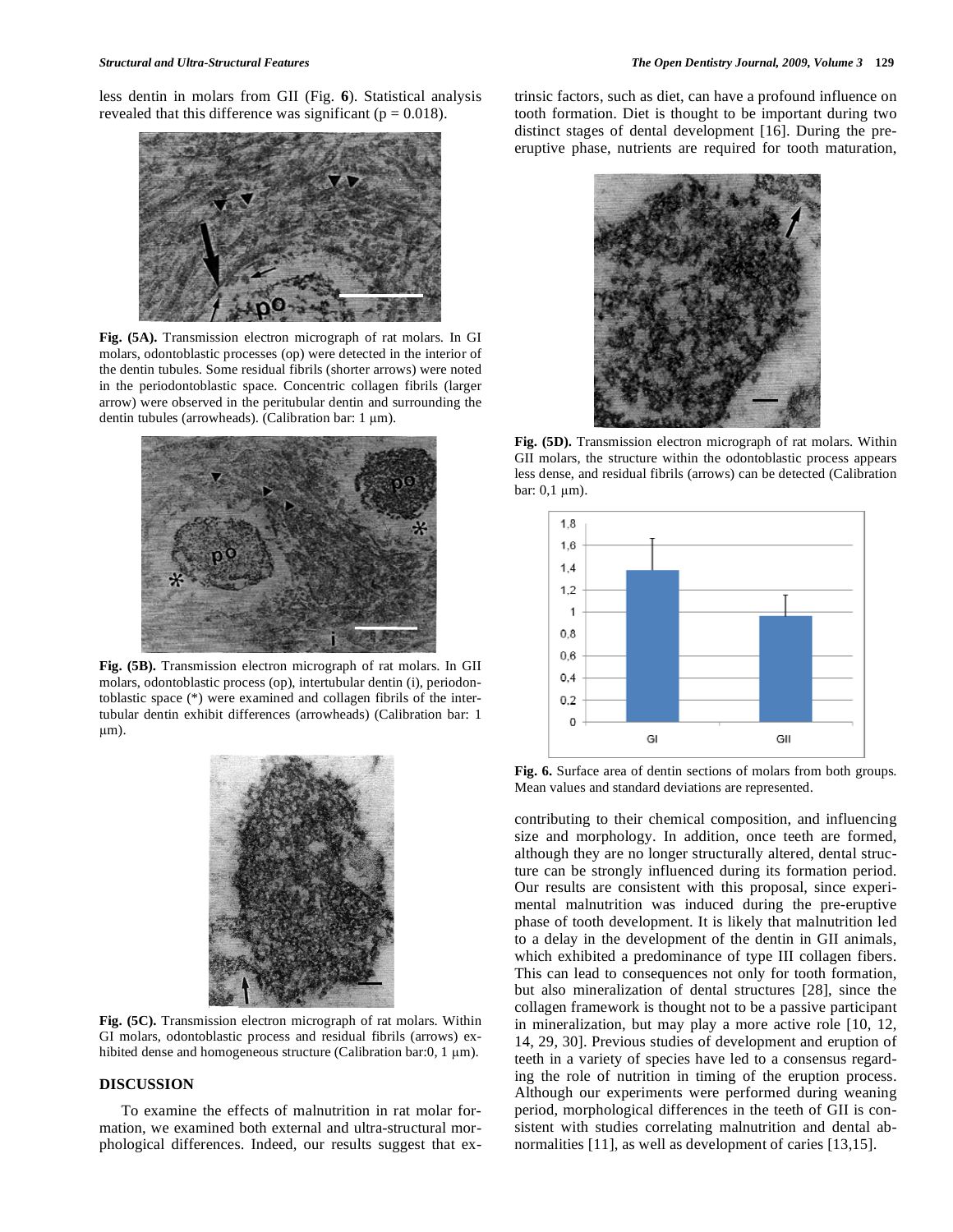Malnutrition is also associated to deficiencies in the metabolism of the connective tissue [31]. As a result, a significant decrease in collagen synthesis, the main protein constituent of the tissues, is observed, leading in turn to changes in growth in various organs. Importantly, this has also been found to influence the dental germs of rats submitted to pre and postnatal protein deficiency [20]. Thus, a reduction in collagen synthesis may explain the decrease in dentin observed in GII animals. This is consistent with previously published results examining molars from rat pups whose mothers were submitted to a protein deficient diet during gestation and lactation [10]. Importantly, reduced tooth size in undernourished animals is thought to result from a decrease in the volume of the dentin rather than a reduction in the thickness of the enamel [10, 22].

 Protein deficiency led to smaller incisors than in the control animals [32]. Those authors suggested that the effect protein deficiency on dentin formation seems to be related to the predentin mineralization rates. Thus the odontoblasts, predentin and enamel appeared slower, but their ultrastructure were normal. Our results would appear to be at odds with some previously published reports. For example, protein deficiency later in development, led to no obvious differences in odontoblast structure [32]. In spite of this evidence, we observed irregular fibroblast morphology as well as its small and intensely stained nuclei in the teeth from the undernourished group, with malnutrition. These different results would be related to protein deficiency degree, because the authors [32] used protein deficiency later in development, during the 43rd day of life, and we verified this deficiency early, since the period of intra-uterine life until weaning. Moreover, cells within molars of the malnourished group appeared disorganized and non-palisade, in contrast with molars from the properly-nourished group. Disruption of the odontoblastic layer in GII may be responsible for the apparent decrease in the diameter and density of the collagen fibrils of the intertubular dentin.

 Processes that affect collagen synthesis, such as protein or vitamin C deficiencies, can lead to periodontal ligament atrophy [33]. The irregularly arrayed collagen fibers of the periodontal ligament resulting from malnutrition, as well loss of epithelial adherence of the junctional epithelium are consistent with this proposal. The fibrilar part of this ligament has been reported to consist mainly of Type I collagen fibers [34], consistent with our findings. The clear prevalence of Type III collagen fibers in the malnourished group is therefore suggestive of immature periodontal ligaments, or delayed development in malnourished animals. The predominance of type III collagen in the alveolar bone in malnourished may also indicate a delay in tissue bone formation. This could result from a decrease in the osteoblastic activity, leading to a delay in the establishment of the ossification points. In fact, this phenomenon has been described in mandibles of rats submitted to protein and caloric deficiencies [7], and in humans [12, 15, 30] that lives in underdevelopment countries. In some places of Africa, this situation tends to be much more serious, and the prevalent oral diseases include cancrum oris, acute necrotising gingivitis, oral cancer, oral manifestations of HIV/AIDS, facial trauma, and lastly dental caries [35].

## **CONCLUSIONS**

 Protein deficiency led to reduction of Type I collagen and an increase in Type III collagen fibers in the dentin, periodontal ligaments, and alveolar bone of rats. In addition, protein deficiency led to greatly reduced dentin formation. This study suggests that both structural and ultra-structural features of the dentin-pulp complex and periodontal components of rat molars are affected by protein levels.

#### **REFERENCES**

- [1] Zeman FJ. Effect of the young rat of maternal protein restriction. J Nutr 1967; 93: 167-73.
- [2] Gopinath G, Roy S, Karmarkar M. Effect of undernutrition and rehabilitation on the postnatal growth of skeletal muscle and nerve in the rat. Indian J Med Res 1983; 77: 702-12.
- [3] Reichling TD, German RZ. Bones, muscles and visceral organs of protein-malnourished rats (*rattus norvegicus*) grow more slowly but for longer durations to reach normal final size. J Nutr 2000; 130: 2326-32.
- [4] Fortman JK 2nd, Reichling T, German RZ. The impact of maternal protein malnutrition on pre-weaning skeletal and visceral organ growth in neonatal offspring of Rattus norvegicus. Growth Dev Aging 2005; 69: 39-52.
- [5] Shrader RE, Zeman FJ. Skeletal development in rats as affected by maternal protein deprivation and postnatal food supply. J Nutr 1973; 103: 792-801.
- [6] Alippi RM, Barcelo AC, Bardi M, Friedman SM, Rio ME, Bozzini CE. Effect of protein-free diet on growth of the skeletal units of the rat mandible. Acta Odontol Latinoamericana 1984; 1: 9-13.
- [7] Naranjo AF, Landín FAC. Efectos de la desnutrición protéicocalórica en el crecimiento mandibular de las ratas. Rev Cuba Estomatol 1985; 22: 168-76.
- [8] Alippi RM, Meta MD, Oliveira MI, *et al*. Effect of protein-energy malnutrition in early life on the dimensions and bone quality of the adult rat mandible. Arch Oral Biol 2002; 47: 47-53.
- [9] Dreizen S. The importance of nutrition in tooth development. J Sch Health 1973; 43: 114-5.
- [10] Holloway PJ, Shaw JH, Sweeney EA. Effects of various sucrose: casein ratios in purified diets on the teeth and supporting structures of rats. Arch Oral Biol 1961; 3: 185-200.
- [11] Shaw JH, Griffiths D. Dental abnormalities in rats attributable to protein deficiency during reproduction. J Nutr 1963; 80: 123-41.
- [12] Tie LT, Lian OK, Liong-Ong TW, Rose CS. Health, development and nutritional survey of preschool children in Central Java. Am J Clin Nutr 1967; 20: 1260-6.
- [13] Menaker L, Navia JM. Effect of undernutrition during the perinatal period on caries development in the rat. IV. Effects of differential tooth eruption and exposure to a cariogenic diet on subsequent dental caries incidence. J Dent Res 1973; 52: 692-7.
- [14] DiOrio LP, Miller SA, Navia JM. The separate effects of protein and calorie malnutrition on the development and growth of rat bones and teeth. J Nutr 1973; 103: 856-65.
- [15] Alvarez JO, Caceda J, Woolley TW, *et al*. A longitudinal study of dental caries in the primary teeth of children who suffered from infant malnutrition. J Dent Res 1993; 72: 1573-6.
- [16] Navia JM, DiOrio LP, Menaker L, Miller S. Effect of undernutrition during the perinatal period on caries development in the rat. J Dent Res 1970; 49: 1091-8.
- [17] Alvarez JO, Lewis CA, Saman C, *et al*. Chronic malnutrition, dental caries, and tooth exfoliation in Peruvian children aged 3-9 years. Am J Clin Nutr 1988; 48: 368-72.
- [18] Rugg-Gunn AJ. Nutrition, diet and dental public health. Commun Dent Health 1993; 10: 47-56.
- [19] Nakamoto T, Mallak HM, Miller SA. The effect of protein-energy malnutrition on the growth of tooth germs in newborn rats. J Dent Res 1979; 58: 1115-22.
- [20] Nakamoto T, Mallek HM, Miller SA. *In vitro* collagen synthesis of tooth germs from newborn rats with protein-energy malnutrition. J Dent Res 1979; 58: 1717-21.
- [21] Maciejewska I, Adamowicz-Klepalska B, Kmiec Z, Dziewiatkowski J. Influence of diet and fluoride on dentin and enamel deposition and maturation in rats. Folia Morphol (Warsz) 2000; 59: 131- 6.